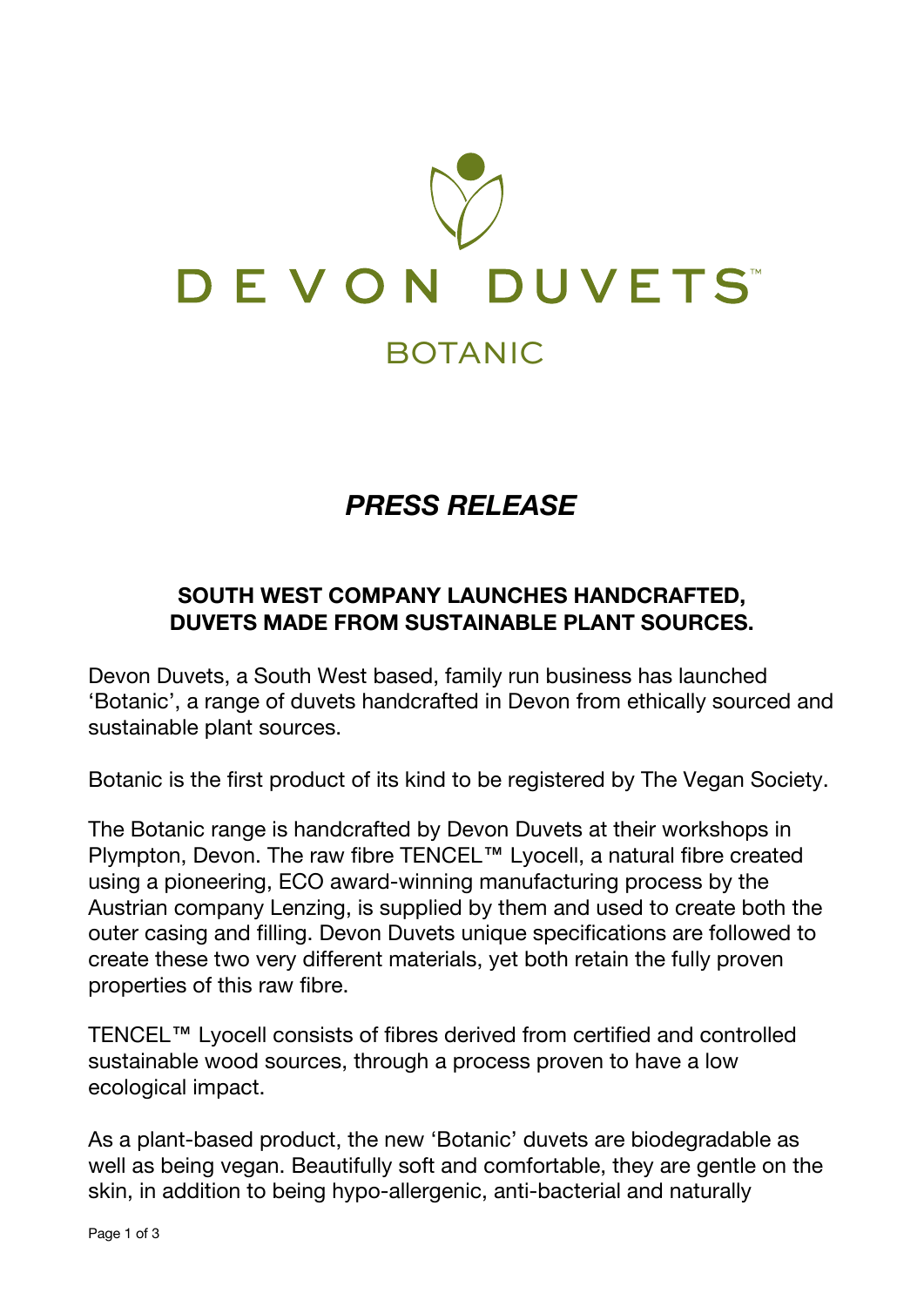breathable. Research has shown that TENCEL™Lyocell fibres also have temperature regulating properties, which aid a more restful sleep, as they are cooling but can also retain heat when needed.

Not only is this a natural, ethical and sustainable product, it is very comfortable to sleep under and good sleep helps us all to 'wake up happy'.

Devon Duvets was founded by husband and wife team, Dick and Pauline Beijen in 2010, following the programme 'My Dream Farm' with well known television presenter Monty Don. The programme featured the couples own ethically produced wool products, including duvets, made at their Dartmoor farm. From there, the couple went into commercial production with a range of wool duvets, sold directly and also through John Lewis & Partners.

Following this success, they felt it was important to take their commitment to natural and sustainable products to the next level, by developing plantbased products that would also appeal to those who had made the choice to lead a vegan or vegetarian lifestyle.

Pauline Beijen said: *"It was the natural next step for us. We knew there were people who, for reasons of personal values or health would like an alternative. As our customers are at the heart of everything that we do, we became determined to produce something from plant sources that would be environmentally responsible. It has been incredibly exciting to develop a new product from an ethically responsible plant based raw material and work with mills to make a yarn for weaving the fabric and the filling, from which we could create the Botanic range.*

*We're not only delighted that the 'Botanic' range has been registered by The Vegan Society but also that it deals with the issue of sustainability, particularly as the materials we use are fully biodegradable."*

She added: *"Dick and I are very excited to be launching our 'Botanic' range, which has been inspired by living in such a beautiful part of the country and created with so much support from our whole team and partners, including our amazing professional seamstresses who make the products."*

The new range is available from Devon Duvets www.devonduvets.com

**-Ends-May 2019**

### **EDITOR'S NOTES**